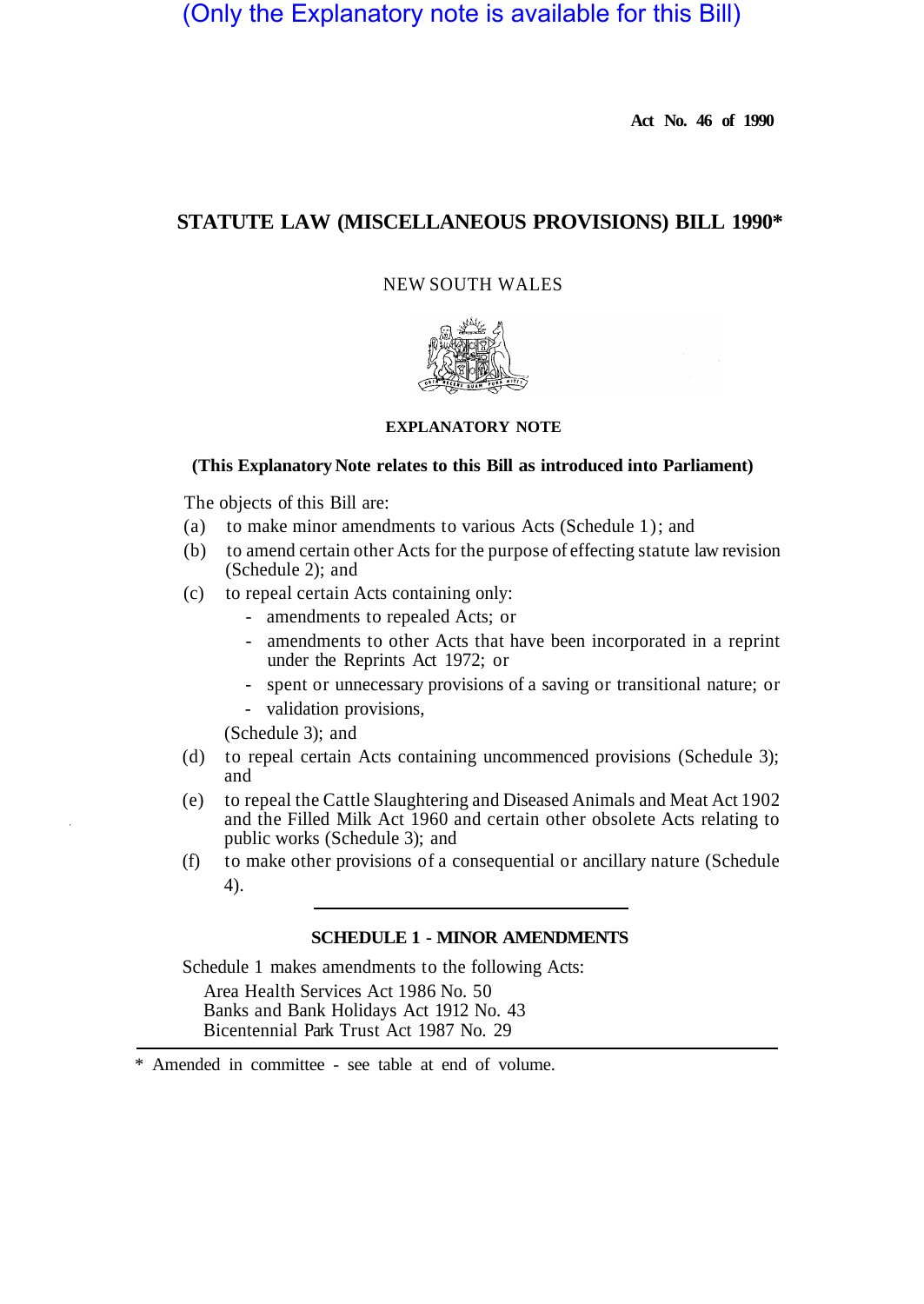*Statute Law (Miscellaneous Provisions) 1990* 

C. B. Alexander Foundation Incorporation Act 1969 No. 61 Centenary Institute of Cancer Medicine and Cell Biology Act 1985 No. 192 Centennial Park Trust Act 1983 No, 145 Children (Criminal Proceedings) Act 1987 No. 55 Chiropractic Act 1978 No. 132 Clean Waters Act 1970 No. 78 Coal and Oil Shale Mine Workers (Superannuation) Act 1941 No. 45 Commons Management Act 1989 No. 13 Compensation Court Act 1984 No. 89 Co-operation Act 1923 (1924 No. 1) Credit Union Act 1969 No. 8 Crown Lands Act P989 No. 6 Dams Safety Act 1978 No. 96 Den tal Technicians Registration Act 1975 No. 40 District Court Act 1973 No. 9 Dog Act 1966 No. 2 Drug Offensive Act 1987 No. 119 Environmental Planning and Assessment Act 1979 No. 203 Exhibited Animals Protection Act 1986 No. 123 Factories, Shops and Industries Act 1962 No. 43 Fisheries and Oyster Farms Act 1935 No. 58 Friendly Societies Act 1989 No. 232 Garvan Institute of Medical Research Act 1984 No. 106 Geographical Names Act 1966 No. 13 Higher Education Act 1988 No. 12 Hunter Water Board Act 1988 No. 119 Institute of Rural Studies Act 1973 No. 54 Justices Act 1902 No. 27 Legal Profession Act 1987 No. 109 Local. Government Act 1919 No. 41 Local Government and Other Authorities (Superannuation) Act 1927 No. 35 Marketing of Primary Products Act 1983 No. 176 Meat Industry Act 1978 No. 54 Medical Practitioners Act 1938 No. 37 Mental Health Act 1983 No. 178 Miscellaneous Acts (Education and Public Instruction) Repeal and Amendment Act 1987 No. 63 Miscellaneous Acts (Public Sector Executives Employment) Amendment Act 1989 No. 105 National Barks and Wildlife Act 1974 No. 80 Necropolis Act 1901 (1902 No. 20) New South Wales Institute of Psychiatry Act 1964 No. 44 New South Wales Retirement Benefits Act 1972 No. 70 Nurses Registration Act 1953 No. 10 Optical Dispensers Act 1963 NO. 35 Pathology Laboratories Accreditation Act 1981 No. 51 Permanent Building Societies Act 1967 NO. 18 Pesticides and Allied Chemicals Act 1978 No. 57 Pharmacy Act 1964 No. 48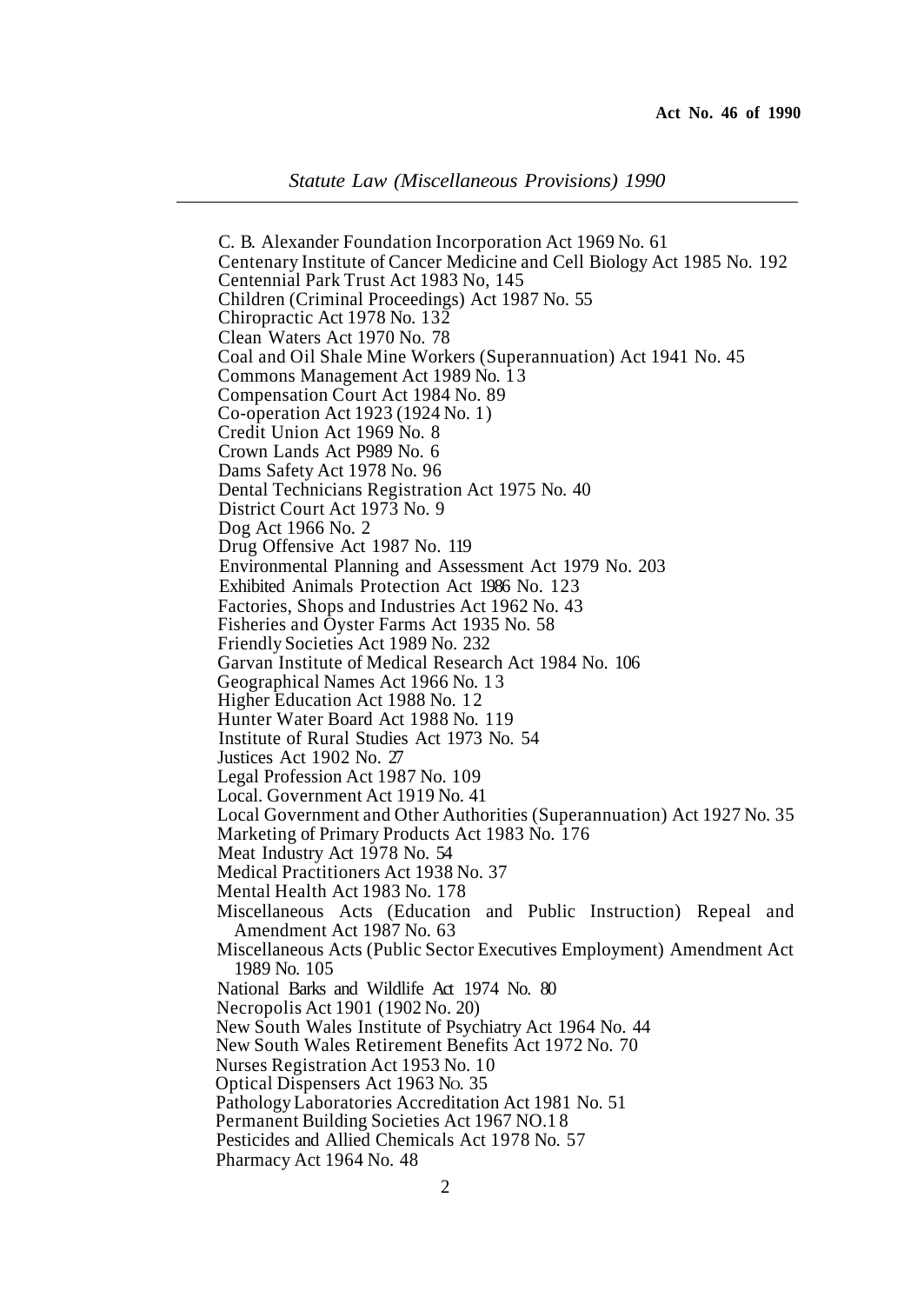Physiotherapists Registration Act 1945 No. 9 Podiatrists Act l989 No. 23 Police Regulation (Allegations of Misconduct) Act 1978 No. 84 Poultry Meat Industry Act 1986 No. 101 Prevention of Cruelty to Animals Act 1979 No. 200 Private Irrigation Districts Act 1973 No. 47 Public Authorities Superannuation Act 1985 No. 41 Public Finance and Audit Act 1983 No. 152 Public Hospitals Act 1929 No. 8 Royal Botanic Gardens and Domain Trust Act 1980 No. 19 Rural Lands Protection Act 1989 No. 197 Rural Workers Accommodation Act 1969 No. 34 Seamen's Act 1898 No. 46 Soil Conservation Act 1938 No. 10 State Authorities Superannuation Act 1987 No. 211 Statutory and Other Offices Remuneration Act 1975 (1976 No. 4) Statutory and Other Offices Remuneration (Executives) Amendment Act 1989 Stock (Chemical Residues) Act 1975 No. 26 Stock Diseases Act 1923 No. 34 Suitors' Fund Act 1951 No. 3 Superannuation Act 1916 No. 28 Surveyors Act 1929 No. 3 Trade Measurement Administration Act 1989 No. 234 Transport Administration Act 1988 No. 109 Valuation of Land Act 1916 No. 2 Veterinary Surgeons Act 1986 No. 55 Victims Compensation Act 1987 No. 237 Water Board Act 1987 No. 141 Western Lands Act 1901 No. 70 Wild Dog Destruction Act 1921 No. 17 Wills, Probate and Administration Act 1898 No. 13 Wollongong Sportsground Act 1986 No. 174 Workers Compensation Act 1987 No. 70 Workmen's Compensation (Broken Hill) Act 1920 No. 36 Zoological Parks Board Act 1973 No. 34 No. 104

The amendments to each Act are explained in detail in the explanatory note relating to the Act concerned set out in Schedule 1.

Where necessary, provisions of a saving or transitional nature relating to the amendment concerned have also been set out in Schedule 1.

The expression "penalty unit" used in the explanatory note relating to an amendment to an Act set out in Schedule 1 has its basis in section 56 of the Interpretation Act 1987. At present, 1 penalty unit is equivalent to \$100.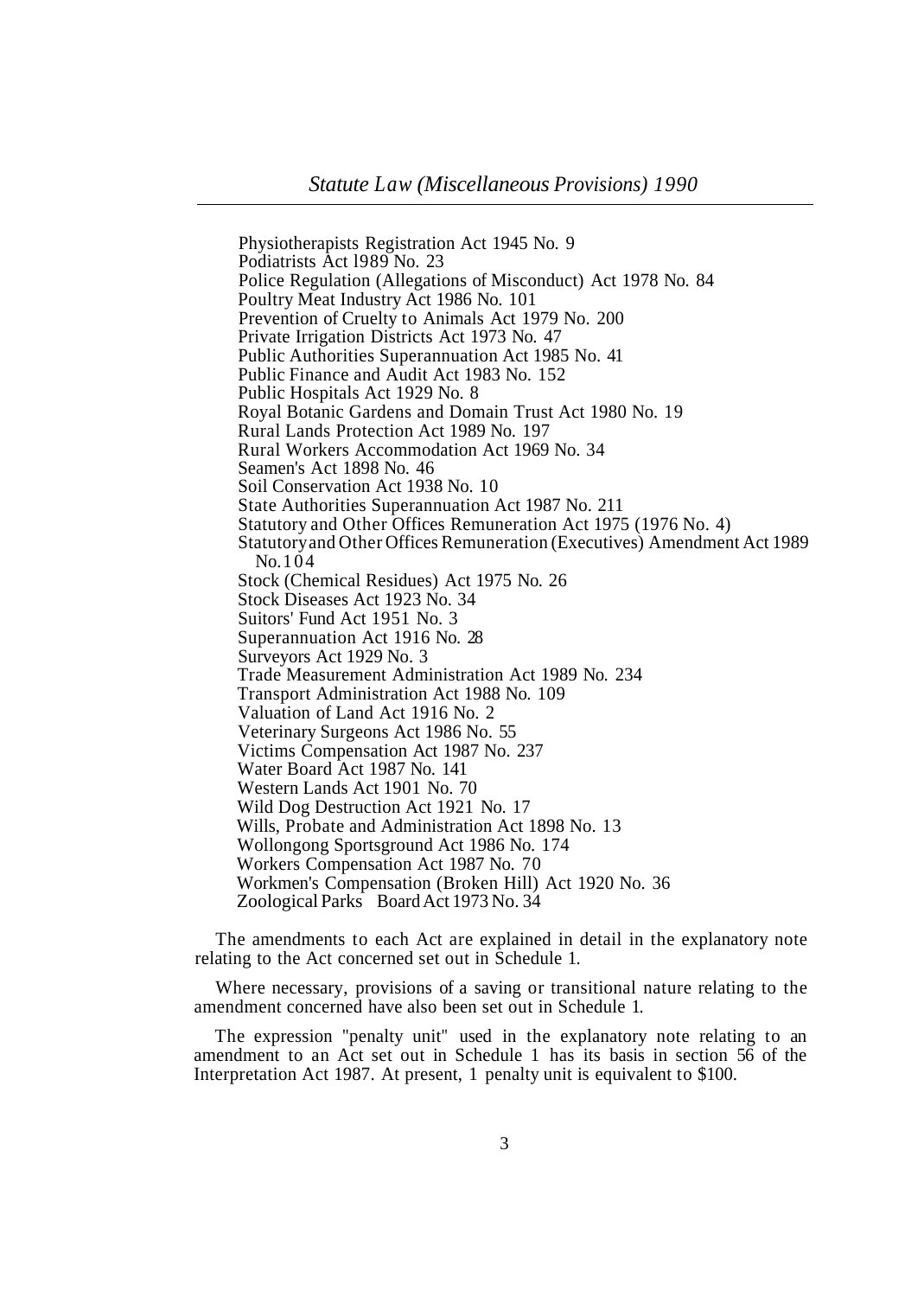#### **SCHEDULE 2 - AMENDMENTS BY WAY OF STATUTE**

**Schedule 2** amends certain other Acts for the purpose of effecting statute law revision. A number of amendments are made relating to formal drafting matters and minor corrections.

The amendments to each Act arc explained in detail in the explanatory note relating to the Act concerned set out in Schedule 2.

#### **SCHEDULE 3 - REPEALS**

**Schedule 3** repeals a number of Acts. Since the Statute Law (Miscellaneous Provisions) Act 1985 the number of Acts in force has been gradually reduced by repealing amending Acts once the amendments contained in the Acts have been incorporated in a reprint. The Schedule continues this process.

The Schedule also repeals amending Acts and Acts containing uncommenced provisions which are superfluous because the Principal Acts they amend or to which they relate have been repealed.

The Schedule also repeals the Cattle Slaughtering and Diseased Animals and Meat Act 1902 and the Filled Milk Act 1960 and a number of obsolete Acts relating to public works. The Cattle Slaughtering and Diseased Animals and Meat Act 1902 has been largely superseded by the Meat Industry Act 1978. The Filled Milk Act 1960 has never been commenced.

The other obsolete Acts to be repealed are:

Camden Haven Harbour Works Act 1967

Clarence Harbour Works Act 1950

Coffs Harbour Boat-harbour Works Act 1972

Cook's River Improvements Act 1946

Country Towns Water Supply (Reduction of Debts) Act 1945

Country Towns Water Supply, Sewerage and Drainage (Reduction of Debts) Act 1934

Crown Lands (Removal of Restriction on Transfer) Act 1974 Industrial Undertakings Purchasers' Prices Products Act 1937 Land Acquisition for Industrial Purposes (Tomago) act 1946 Phillip Street, Sydney, Land Lease Act 1952 Port Macquarie Entrance Improvement Works Act 1976 Public Works (Liverpool Lands Disposal) Act 1960 Public Works (Sale of Wickham Lands) Act 1940 Science House (Grant) Act 1928 Wagonga River Entrance Improvement Works Act 1972 Wooli River Harbour Works Act 1967

The effect of the repeal of amending Acts is explained in detail in the explanatory note set out in Schedule 3.